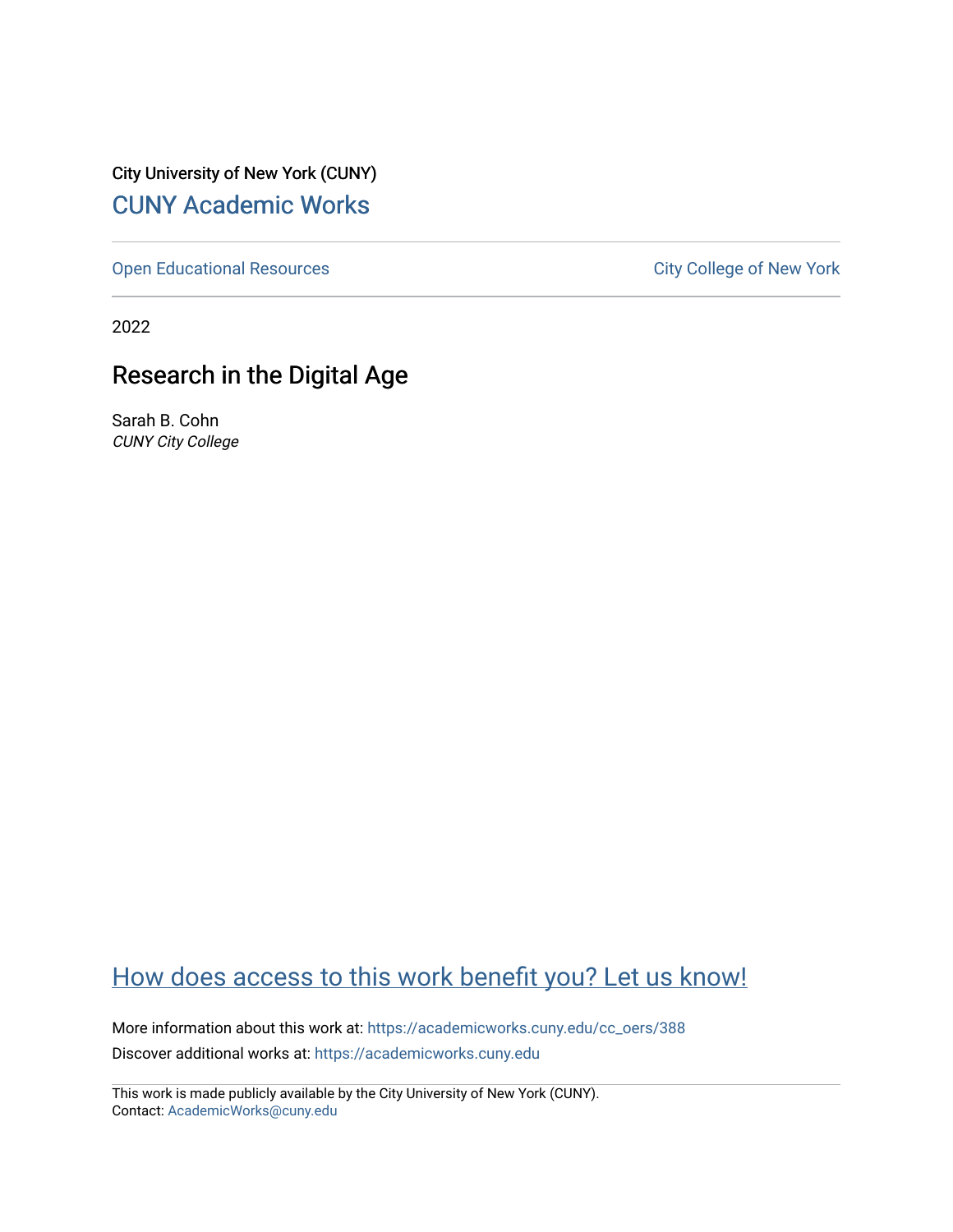# **Research in the Digital Age: Media and Information Literacy**

Professor Sarah Cohn scohn@ccny.cuny.edu Office hours: by appointment Tuesday & Thursdays 11am-12:15pm NAC 1/301 Z

This course is a zero textbook cost (ZTC) course. All readings will be available either on Blackboard or through the CCNY Libraries.

This course is activity & discussion based; you will be expected to come to class with the readings and assignments for the day completed, ready to actively engage with your classmates on the topics at hand.

## **Course Description**

Expanding beyond the ability to read and write, there are multiple types of literacy needed to be a successful citizen. In a media-saturated world, these expanded literacies are necessary to understanding and changing the world. Throughout the course, students will think and write critically about information and media in order to better understand and critique our current information environment, in which we all are hoped, assumed, and constructed to be passive consumers. Beyond news media, we will explore how information is created, saved, described, and accessed through institutions like libraries and archives. We will examine the ethics of information use and determine how to critically evaluate sources, and how to leverage the tools at our disposal to discover information in support of academic and personal research.

## **Course Goals & Learning Outcomes**

## **Course Goals**

- To introduce you to the theory and practice of the contemporary information, media, and research landscape, including
- Cultural, economic and political factors that affect information and media
- Developing methods for finding information that is relevant to you
- Critically evaluating information and its sources
- Copyright, fair use, and ethical use of information and media
- The role of documentation and citation in scholarly, professional, and public work

## **Learning Outcomes**

1. Course Specific Learning Outcomes

1.1. Evaluate and be critical consumers of information and media

1.2. Use critical thinking and problem-solving skills to build an intellectual framework for discovering, using and evaluating information

1.3. Successfully search for and acquire appropriate information about your research topic in a variety of media and formats

1.4. Use information ethically and responsibly with an awareness of copyright and fair use

1.5. Successfully write for a public audience

2. Individual & Society General Education Learning Outcomes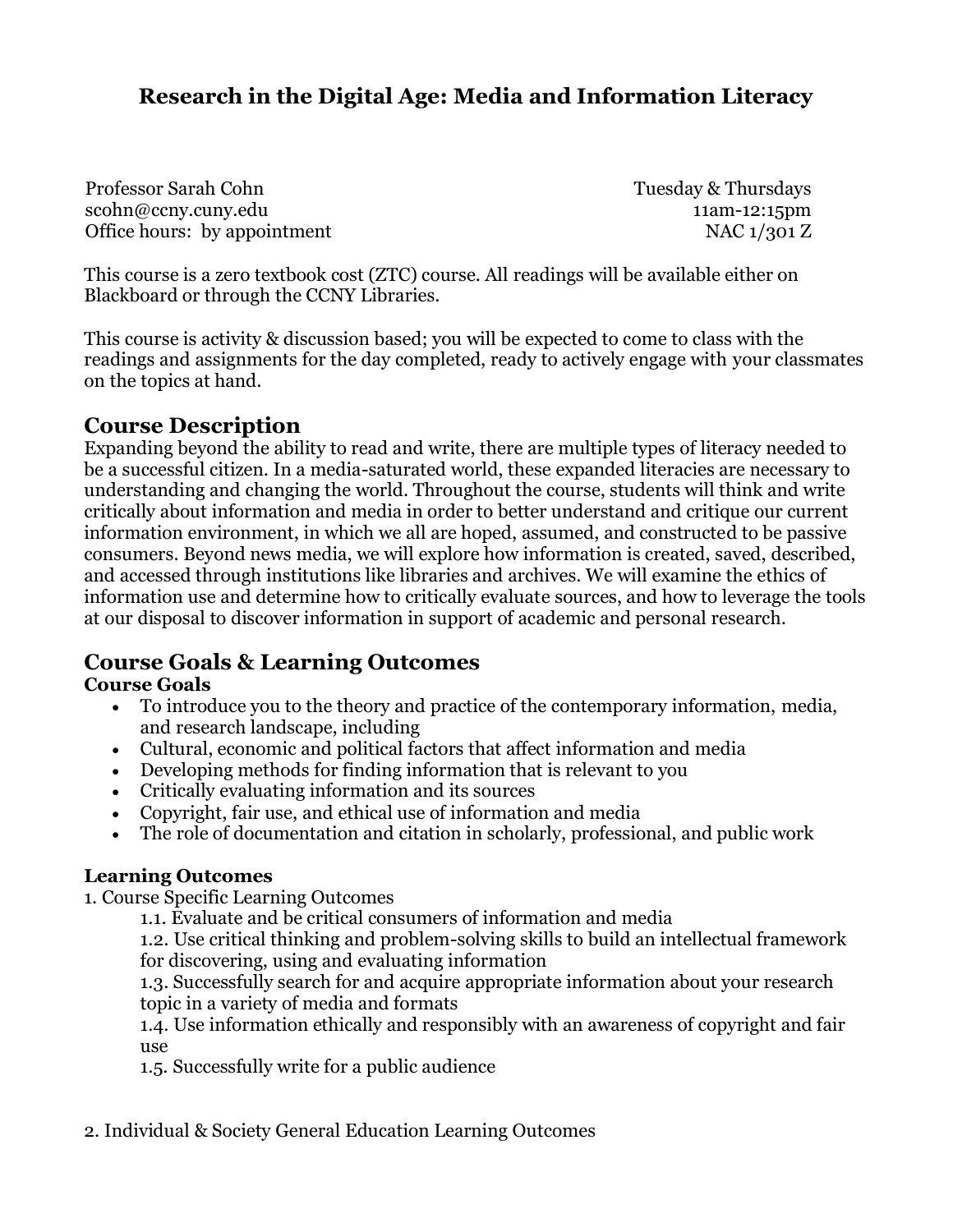2.1. Gather, interpret, and assess information from a variety of sources and points of view

2.2. Evaluate evidence and arguments critically or analytically

2.3. Produce well-reasoned written or oral arguments using evidence to support conclusions

2.4. Examine how an individual's place in society affects experiences, values, or choices 2.5. Articulate and assess ethical views and their underlying premises

2.6. Articulate ethical uses of data and other information resources to respond to problems and questions

2.7. Identify and engage with local, national, or global trends or ideologies, and analyze their impact on individual or collective decision-making

## **Assignments**

Detailed instructions for assignments will be given throughout the semester, and will be posted to the course website. There are 8 written assignments, 1 presentation, and 1 meeting, for a total of 10 assignments.

- Information Diary
- Data Visualization
- 2 Reading Responses
- Literature Review
	- o The 'final' assignment is broken down into 4 scaffolded assignments
		- Topic & inquiry question
		- Preliminary set of resources (articles)
		- Rough draft
		- Final draft
- Lightning Talk
	- o A 3-minute presentation based on the topic of your Literature Review
- Mid Semester Check In
	- o A brief meeting (approximately 10 minutes) with me to talk about your literature review topic, as well as your progress in the course in general

## **Grading**

Grades in this class are determined in a way that may be different from what you are used to. Grades will be determined by a grading contract. A grading contract is an agreement between student and teacher about how one can be successful in the class. Instead of focusing on percentages, a grading contract focuses on your efforts. This means that if you meet the terms of the contract, then you get the grade.

You must meet all of the requirements listed in a particular grade in order to receive that grade. These are the terms of the grading contract. Failure to meet all of the requirements will result in the next lower grade.

Since the final grade will be based on this grading contract and how you fulfill it, it is you, the student, who decides how much work you wish to do this semester. This means planning ahead, thinking about all of your obligations and responsibilities this semester and also determining what grade you want or need in this course.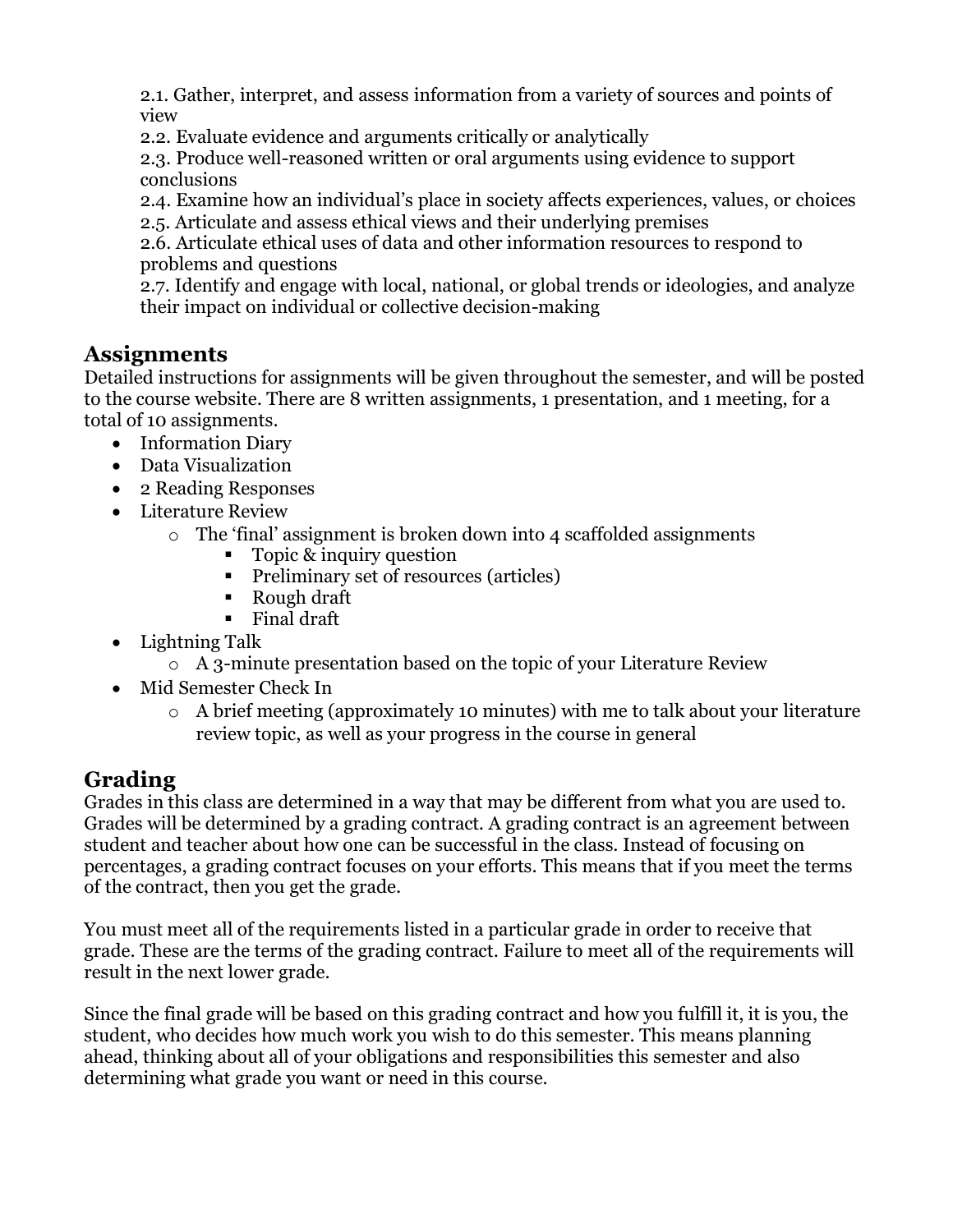You will not get any grades in this class until the end of the semester; however, I will be keeping track of assignment statuses in the Blackboard Grade Book. Your final grade will not be a surprise.

## **General Terms of Agreement**

- 1) Attendance
	- a) You agree to attend classes regularly, and arrive on time.
	- b) Under normal circumstances, attendance is an element in the grading scheme. However, due to the uncertainty of what COVID may or may not bring throughout the semester, attendance will not factor into your grades.
- 2) Participation
	- a) You agree to regularly participate in class discussions, activities, assignments, and group work.
	- b) Your participation is factored into your final grade as  $a^2$  +/-
	- c) This is meant to reward those students who engage in all the labor of the course in the fullest spirit asked of them and demonstrate themselves to be exemplary class citizens.
- 3) Improvement
	- a) You agree to work to improve your writing, understanding of the course topics, collaboration skills, and any other goals you set for yourself in the beginning of the semester.
	- b) You agree to consider feedback when revising assignments and to work to fully revise, not just make surface level changes. Lessons and assignments will build on top of each other.
	- c) You also agree to ask questions and reach out when you are in need of guidance.

## 4) Assignments

- a) You agree to submit assignments completed and on time.
- b) Complete
	- i) An assignment is **complete** if it achieves all the goals of the assignment and the work is of quality  $-$  it is clear the writer spent time and energy on the piece.
- c) Late
	- i) An assignment is **late** if it is submitted after the due date and time, within 48 hours, and without an extension.
- d) Made-Up
	- i) An assignment is **made-up** if it is submitted over 48 hours after the due time and date, and without an extension.
- e) Ignored
	- i) An assignment is **ignored** if it is not completed, for any reason.
- 5) Extensions
	- a) May be given to students who ask at least 24 hours before the assignment is due. An extension is not a reflection on your work and does not affect your grade. Extensions can be given for extenuating circumstances, but do not need to be explained to me.
	- b) Extensions are not to be used for every assignment or when not really needed.
	- c) Abuse of the extension policy may result in a denial of further extensions.
- 6) Exceptions
	- a) Accommodations/Inclusivity
		- i) The goal of the Grading Contract is to meet you where you are in your reading and writing experience and to support you in growing as a critical thinker, reader, writer, communicator, and collaborator. Additionally, the purpose is to ensure students have the opportunity to work in a just environment that adapts to their needs and equally supports each student's learning. I am happy to work with you on an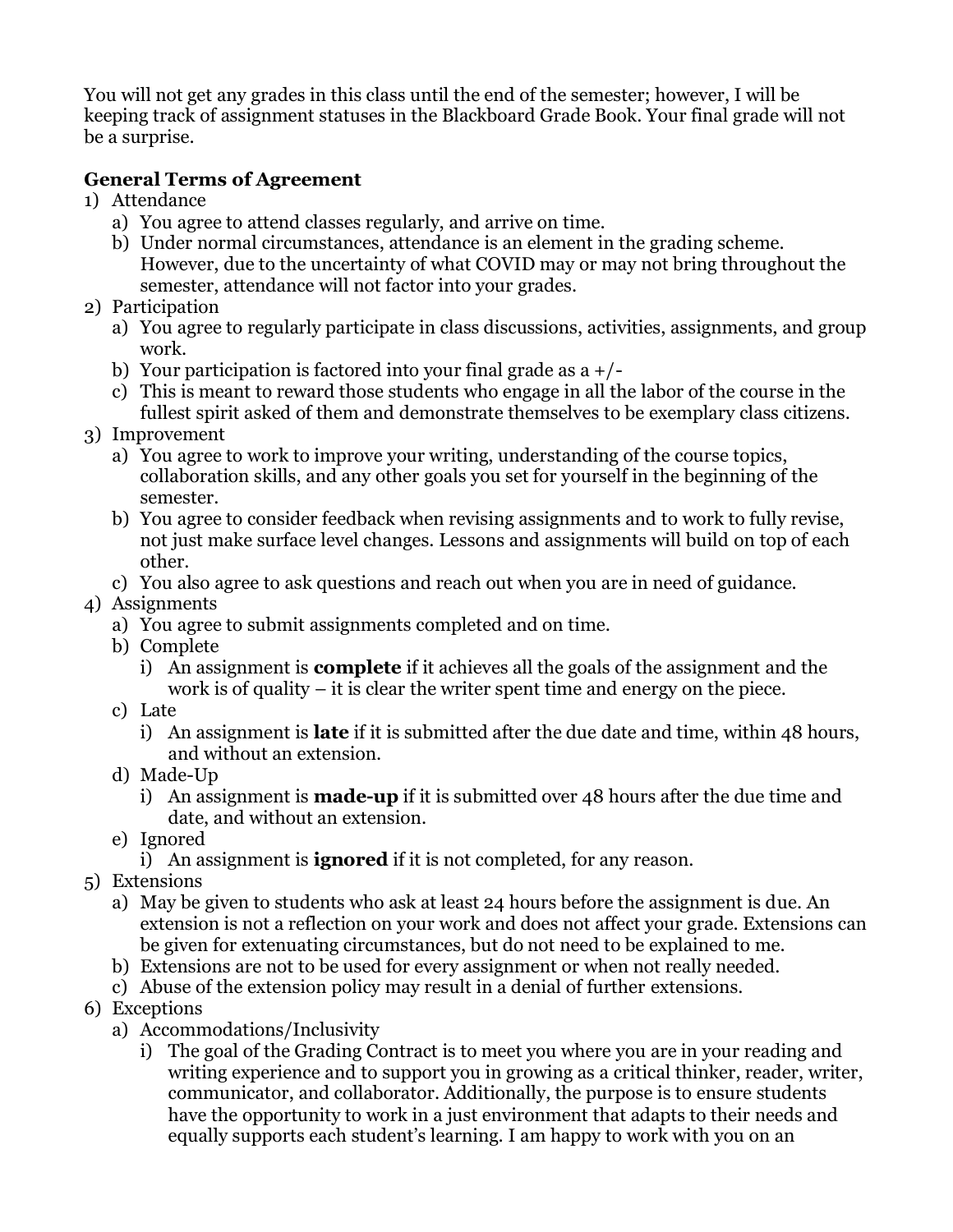individual basis to determine how best to accommodate your needs as a learner and the course's learning outcomes.

- b) University and Military Obligations
	- i) Any absence due to a university-sponsored group activity (e.g., sporting event, performance, band, etc.) will not count against you, as stipulated by university policy, if you first provide written documentation within the first two weeks of the semester of all absences. This same policy applies if you have mandatory militaryrelated absences (e.g., deployment, work, duty, etc.). This will allow us to determine ahead of time how you will meet assignments and our contract, despite being absent.

\*\*\*By staying in our course, you agree to all the above terms, and I agree to provide timely and constructive feedback on your work, to keep track of the above details responsibly, and to enforce them democratically.\*\*\*

## **Grade Breakdown**

| Grade | # of Late<br>Assignments | # of Make-up<br>Assignments | # of Ignored<br>Assignments |
|-------|--------------------------|-----------------------------|-----------------------------|
|       |                          |                             |                             |
|       |                          |                             |                             |
|       |                          |                             |                             |
| Г     |                          |                             |                             |
|       | 5 or more                | t or more                   | 3 or more                   |

You only need one categorical item/column to dip for the entire grade to dip. In other words, having no late assignments but 2 made-up assignments still puts your grade at a B. Participation is factored in as  $a + / -$ . In this example, regular participation puts your grade at  $B_{+}$ .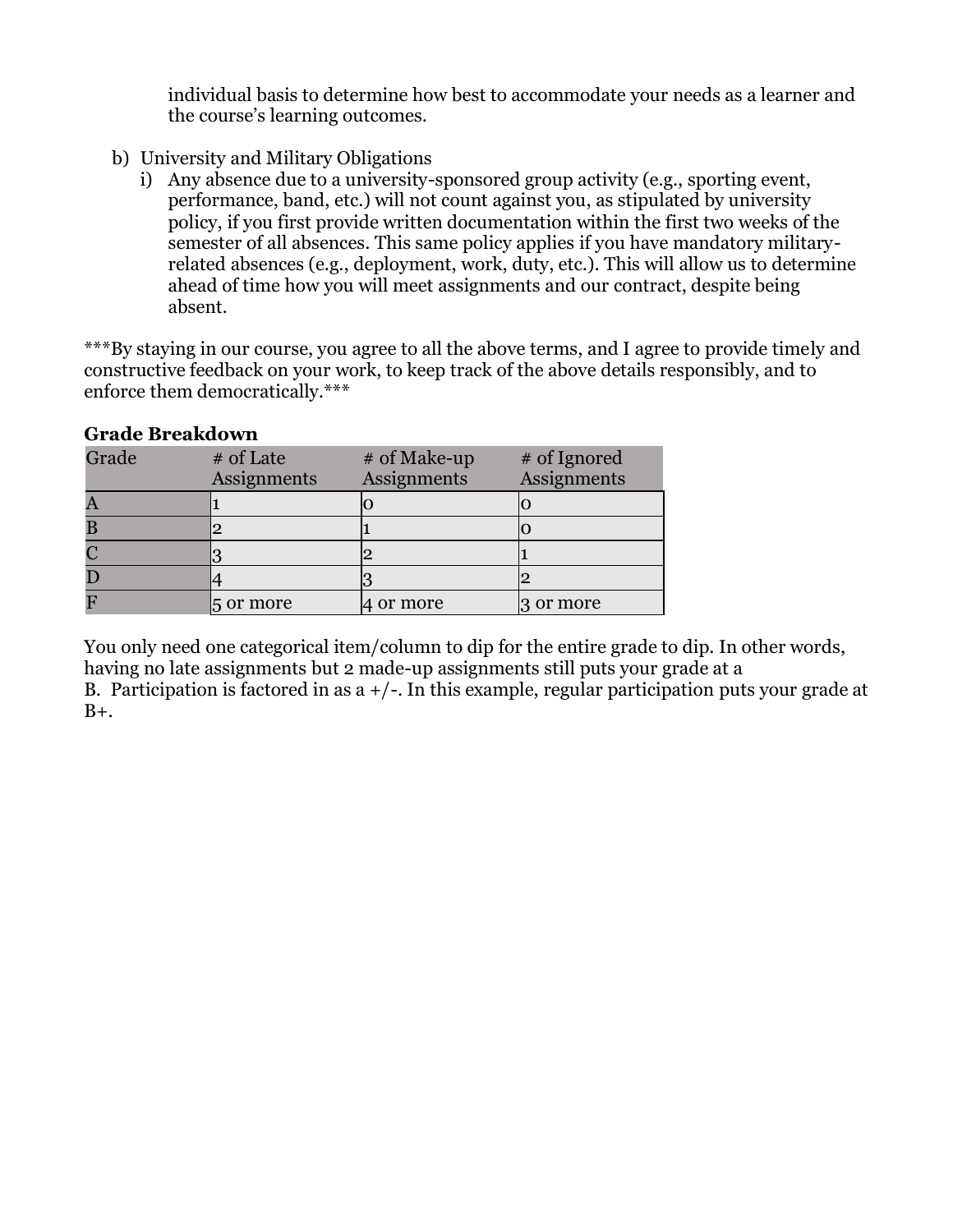# **Course Schedule**

| Date | <b>Topic</b>                   | <b>Readings due</b>                                                                                                     | <b>Assignments due</b>       |
|------|--------------------------------|-------------------------------------------------------------------------------------------------------------------------|------------------------------|
| 2/1  | Introductions                  |                                                                                                                         |                              |
| 2/3  | The information cycle          | Ohio State University. Choosing & Using Sources: A Guide to                                                             |                              |
|      |                                | Academic Research. Chapter 2: Types of Sources.                                                                         |                              |
| 2/8  | Evaluating information &       | Annotation guidelines & sample.                                                                                         |                              |
|      | reading critically             |                                                                                                                         |                              |
|      |                                | Head, A. J. Reading in the Age of Distrust.                                                                             |                              |
| 2/10 | Intro to library databases     | Research Toolkit. Getting started, Topics & Search Strategies                                                           | Information diary            |
|      |                                |                                                                                                                         |                              |
| 2/15 | Citation as political practice | Ray, V. The racial exclusions in scholarly citations.                                                                   |                              |
|      |                                |                                                                                                                         |                              |
|      |                                | Mott, C., and Cockayne, D. Citation Matters: Mobilizing the<br>Politics of Citation Toward a Practice of 'Conscientious |                              |
|      |                                |                                                                                                                         |                              |
|      |                                | Engagement'. [Selected sections]                                                                                        |                              |
| 2/17 | Academic publishing            | McGuigan, G. S., & Russell, R. D. The Business of Academic                                                              |                              |
|      |                                | Publishing. [Selected sections]                                                                                         |                              |
|      |                                |                                                                                                                         |                              |
|      |                                | Resnick, B & Belluz, J. The war to free science.                                                                        |                              |
| 2/22 | <b>History of libraries</b>    | Knott, C. Not Free, Not for All: Public Libraries in the Age of                                                         |                              |
|      |                                | Jim Crow. Preface, Introduction, Epilogue.                                                                              |                              |
| 2/24 | Library classification systems | Change the Subject. [documentary film, 55 min]                                                                          |                              |
|      |                                |                                                                                                                         |                              |
|      |                                | Bias in the Library. On the Media. [podcast, 17 min]                                                                    |                              |
| 3/1  | <b>Print archives</b>          | Millar, L. A. The Uses of Archives. in Archives : Principles and                                                        | NOTE: Class visit to the DSI |
|      |                                | Practices. Pages 67-75.                                                                                                 | Library & Archives. Meet at  |
|      |                                |                                                                                                                         | NAC 2/202.                   |
|      |                                | Farmer, A. Archiving While Black. Chronicle of Higher                                                                   |                              |
|      |                                | Education.                                                                                                              |                              |
| 3/3  | Digital archives               | Caplan-Bricker, N. Preservation Acts: Toward an ethical                                                                 |                              |
|      |                                | archive of the web.                                                                                                     |                              |
| 3/8  | Algorithmic bias               | O'Neil, C. Do Algorithms Perpetuate Human Bias? [video, 12                                                              |                              |
|      |                                | min]                                                                                                                    |                              |
|      |                                |                                                                                                                         |                              |
|      |                                | Noble, S. Google Has a Striking History of Bias Against Black                                                           |                              |
|      |                                | Girls.                                                                                                                  |                              |
|      |                                |                                                                                                                         |                              |
|      |                                |                                                                                                                         |                              |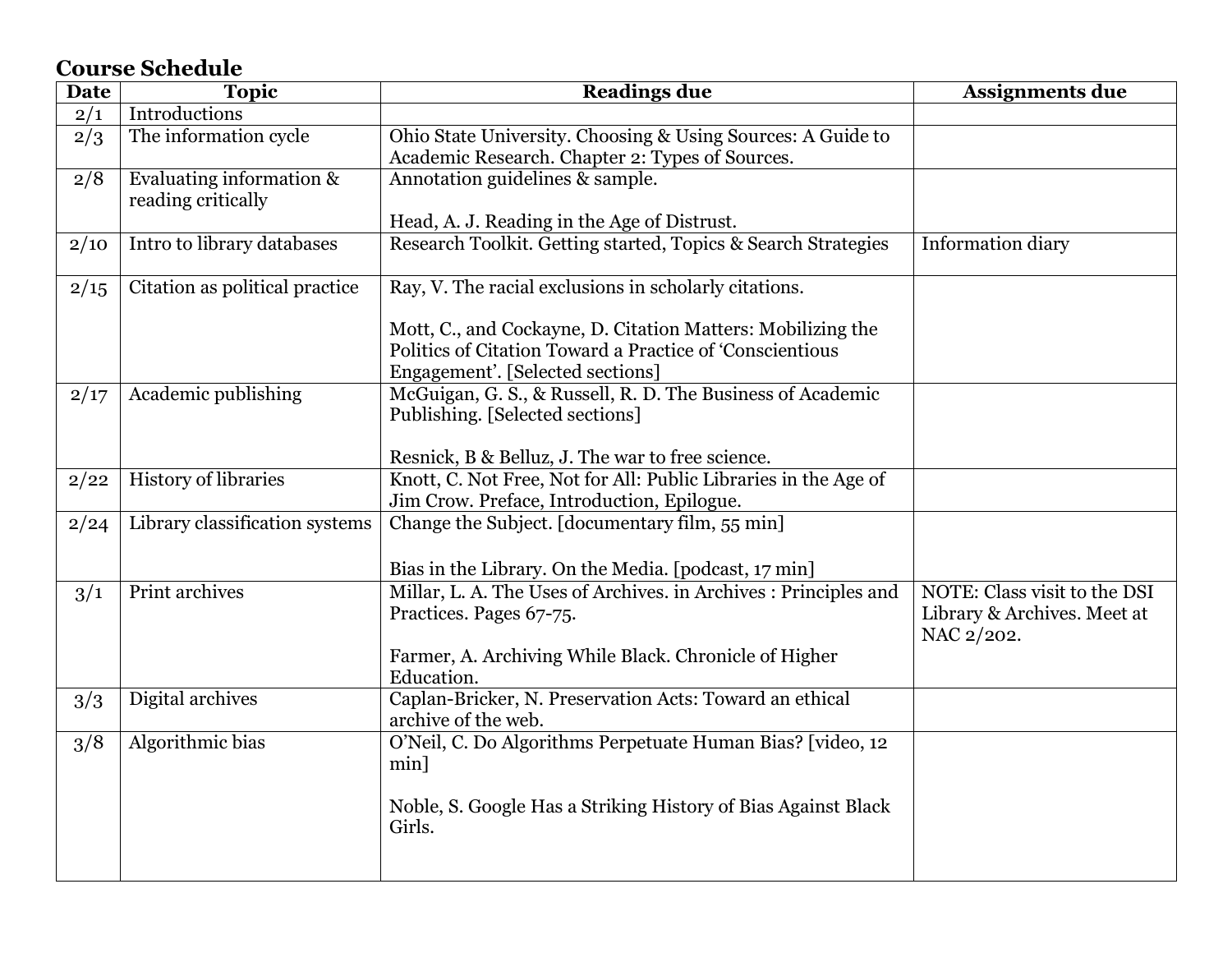| 3/10 | Filter bubbles; Confirmation<br>bias       | Facing History. Defining confirmation bias.                                                                                  | Literature Review topic &<br>inquiry question |
|------|--------------------------------------------|------------------------------------------------------------------------------------------------------------------------------|-----------------------------------------------|
|      |                                            | Pariser, E. Beware the filter bubble. [video, 20 min]                                                                        |                                               |
|      |                                            | Flaxman., S, Goel, S., & Rao, J. M., Filter Bubbles, Echo                                                                    |                                               |
|      |                                            | Chambers, and Online News Consumption. [Selected sections]                                                                   |                                               |
| 3/15 | News media 1: Introduction                 | González, J. and Torres, J. Introduction. News For All the<br>People: The Epic Story of Race and the American Media.         |                                               |
| 3/17 | News media 2: Objectivity in<br>journalism | Lowery, W. A Reckoning Over Objectivity, Led by Black<br>Journalists.                                                        |                                               |
|      |                                            | Rosenstiel, T. On Moral Clarity.                                                                                             |                                               |
| 3/22 | Research day & topic voting                |                                                                                                                              | Mid semester check ins                        |
| 3/24 | Wikipedia: Neutrality &<br>notability      | van Dijck, J. Wikipedia and the Neutrality Principle. In The<br>Culture of Connectivity: A Critical History of Social Media. |                                               |
|      |                                            | Harrison, S. The Notability Blues.                                                                                           |                                               |
|      |                                            | Harrison, S. How Wikipedia Became a Battleground for Racial<br>Justice.                                                      |                                               |
| 3/29 | Misinformation;                            | Higgins, A., McIntire, M. and Dance, G. Inside a Fake News                                                                   | <b>Literature Review</b>                      |
|      | Disinformation                             | Sausage Factory: 'This Is All About Income'.                                                                                 | preliminary resources                         |
|      |                                            |                                                                                                                              |                                               |
|      |                                            | Lucca, V. & Bernstein, J. Bad News. [podcast, 40 min]                                                                        |                                               |
| 3/31 | Viral news                                 | Maheshwari, S. How Fake News Goes Viral: A Case Study.                                                                       |                                               |
|      |                                            |                                                                                                                              |                                               |
|      |                                            | 2 <sup>nd</sup> reading TBD                                                                                                  |                                               |
| 4/5  | The digital divide                         | Anderson, M and Kumar, M. Digital divide persists even as                                                                    |                                               |
|      |                                            | lower-income Americans make gains in tech adoption.                                                                          |                                               |
|      |                                            |                                                                                                                              |                                               |
|      |                                            | Nonko, E. New York's New Broadband Plan Hopes to (Finally)                                                                   |                                               |
|      |                                            | Address the Digital Divide.                                                                                                  |                                               |
|      |                                            | Winkler, J. Mapping New York City's Digital Divide.                                                                          |                                               |
| 4/7  | Net neutrality                             | Wu, T. Network Neutrality FAQ.                                                                                               |                                               |
|      |                                            |                                                                                                                              |                                               |
|      |                                            | Finley, K. The Covid-19 Pandemic Shows the Virtues of Net                                                                    |                                               |
|      |                                            | Neutrality.                                                                                                                  |                                               |
| 4/12 | Topic TBD                                  |                                                                                                                              |                                               |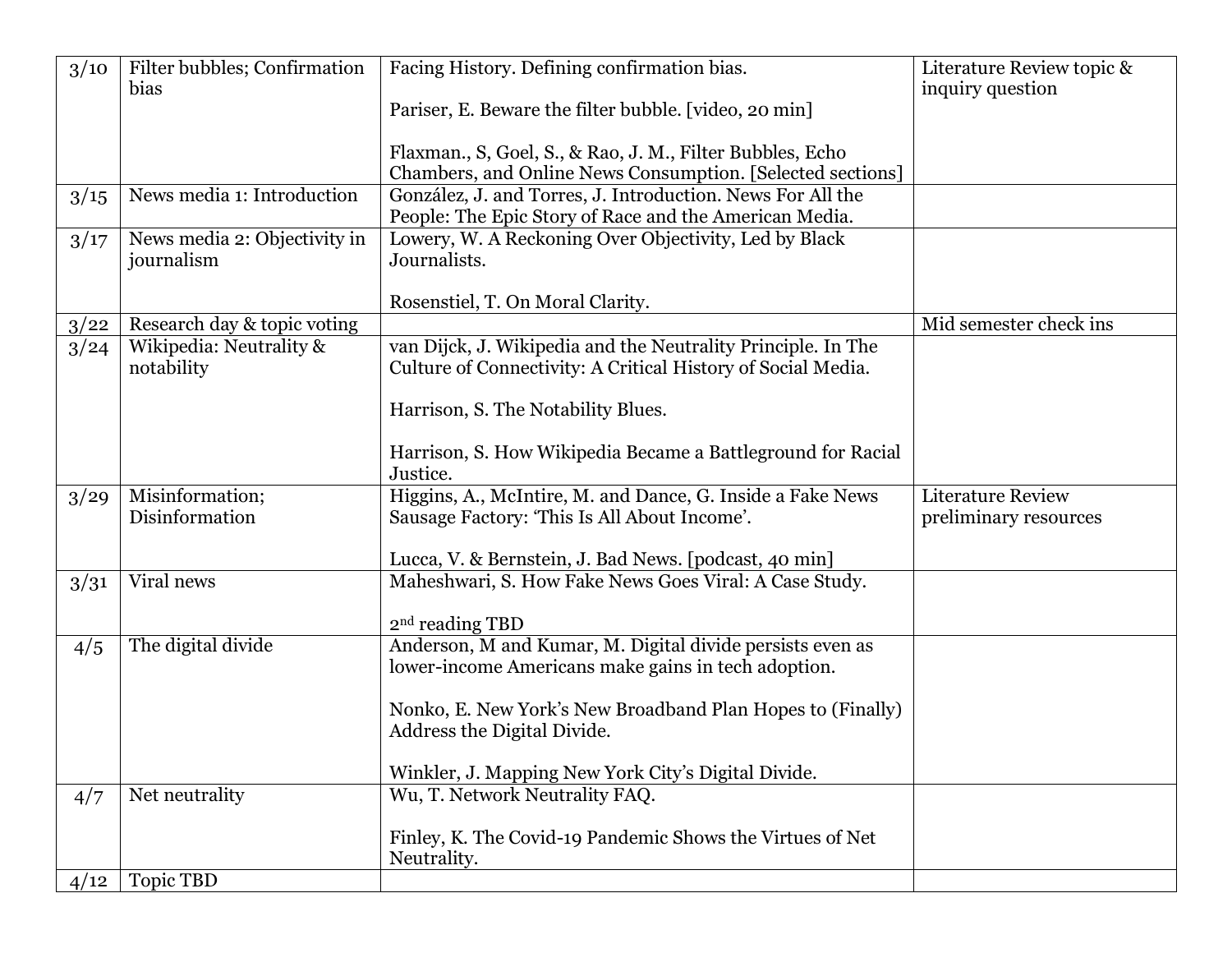| 4/14 | <b>Topic TBD</b>            |                                                                | Literature Review rough draft |
|------|-----------------------------|----------------------------------------------------------------|-------------------------------|
| 4/18 | No class: Spring break      |                                                                |                               |
| 4/22 | No class: Spring break      |                                                                |                               |
| 4/26 | Plagiarism                  | CUNY Academic Integrity Policy Section 1.2. Plagiarism         |                               |
|      |                             |                                                                |                               |
|      |                             | Lanegran, K. Fending Off a Plagiarist.                         |                               |
| 4/28 | Copyright; Creative         | Ohio State University. Choosing & Using Sources: A Guide to    |                               |
|      | commons; Fair Use;          | Academic Research. Chapters 11 & 12.                           |                               |
|      | Sampling                    |                                                                |                               |
|      |                             | Digital Music Sampling: Creativity Or Criminality?.            |                               |
|      |                             |                                                                |                               |
|      |                             | Sisario, B. 'Blurred Lines' on Their Minds, Songwriters Create |                               |
|      |                             | Nervously.                                                     |                               |
| 5/3  | Data visualization          | Developing Visualization Literacy (all orange menu items)      | Data Visualization            |
| 5/5  | Lightning talks I           |                                                                |                               |
| 5/10 | Lightning talks II          |                                                                |                               |
| 5/12 | Course wrap up & reflection |                                                                |                               |
| 5/17 | No class: Reading day       |                                                                |                               |
| 5/24 | No class: Final             |                                                                | Literature Review final draft |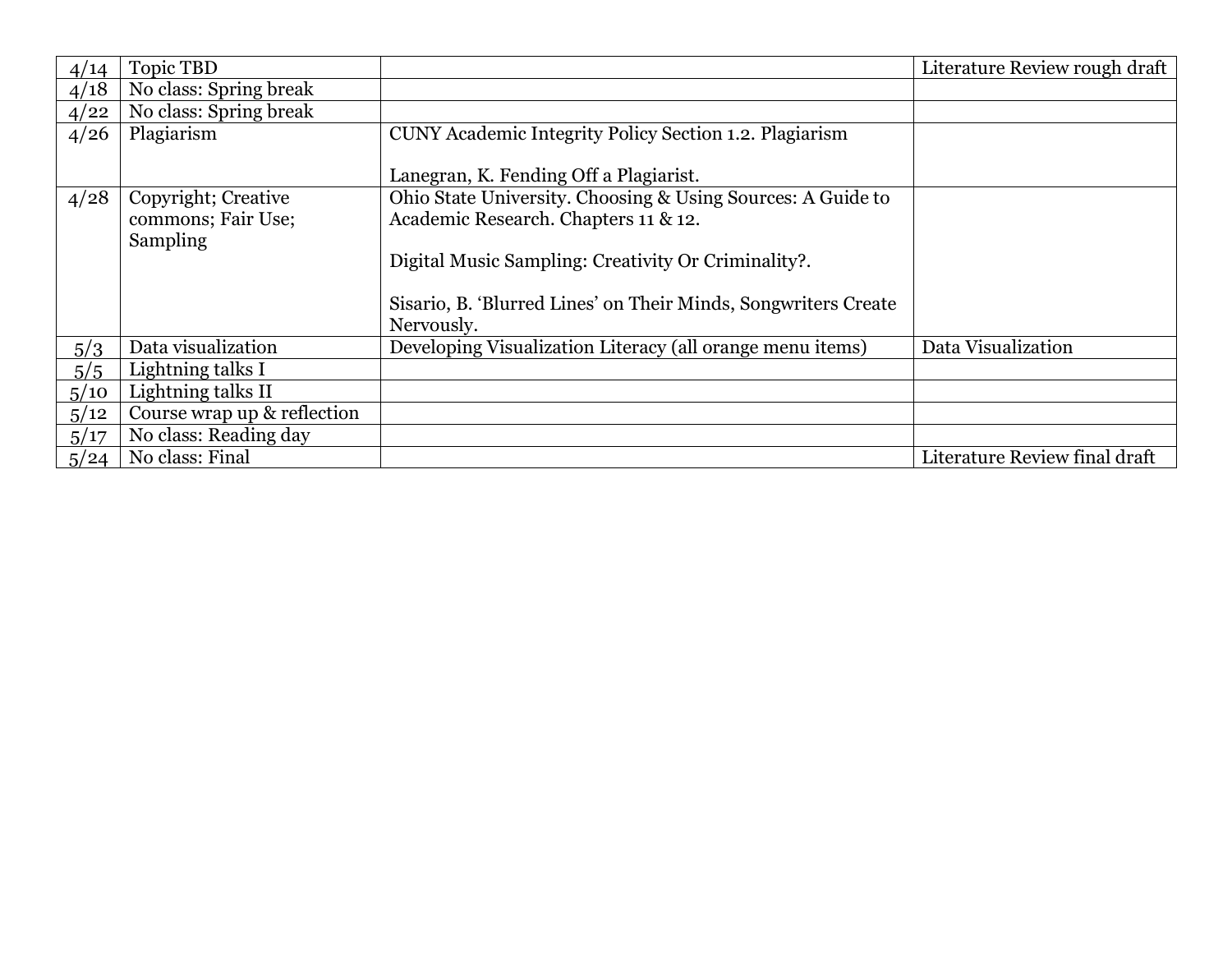#### **Policies Contacting Me**

Email: scohn@ccny.cuny.edu Office Hours: by appointment

Please speak with me if there is anything you find unclear about the readings or assignments, or if you have concerns about your work in the course. Email is the best way to contact me  $-1$  try to respond within 48 hours during the week. I am available to meet by appointment, either in-person or online via Zoom. Appointments can be made via email.

#### **Discussion Etiquette**

Please follow the community norms developed collectively by the class. These norms will be posted to Blackboard.

## **Academic Integrity**

CCNY adheres to the CUNY-wide policy on academic integrity, which includes but is not limited to cheating and plagiarism.

## **CUNY COVID-19 Policies**

CCNY adheres to the CUNY-wide policy on masking while indoors in any CUNY space. Please wear a mask over your nose and mouth throughout class.

If you test positive for COVID-19 during the semester, notify me (and all your instructors) right away, so I can determine if we need to move the class to remote instruction for a time.

## **Resources**

## **Disability Accommodations**

In order to receive disability-related academic accommodations students must first be registered with Student Disability Services. If you have already registered Student Disability Services, please provide me with the course accommodation form and discuss your specific accommodation with me.

The AccessAbility Center/ Student Disability Services ensures equal access and full participation to The City College of New York's programs, services, and activities by coordinating and implementing appropriate accommodations. If you are a student with a disability who requires accommodations and services, please visit the office in NAC 1/218, or contact AAC/SDS via email (disabilityservices@ccny.cuny.edu), or phone (212- 650-5913 or TTY/TTD 212-650-8441).